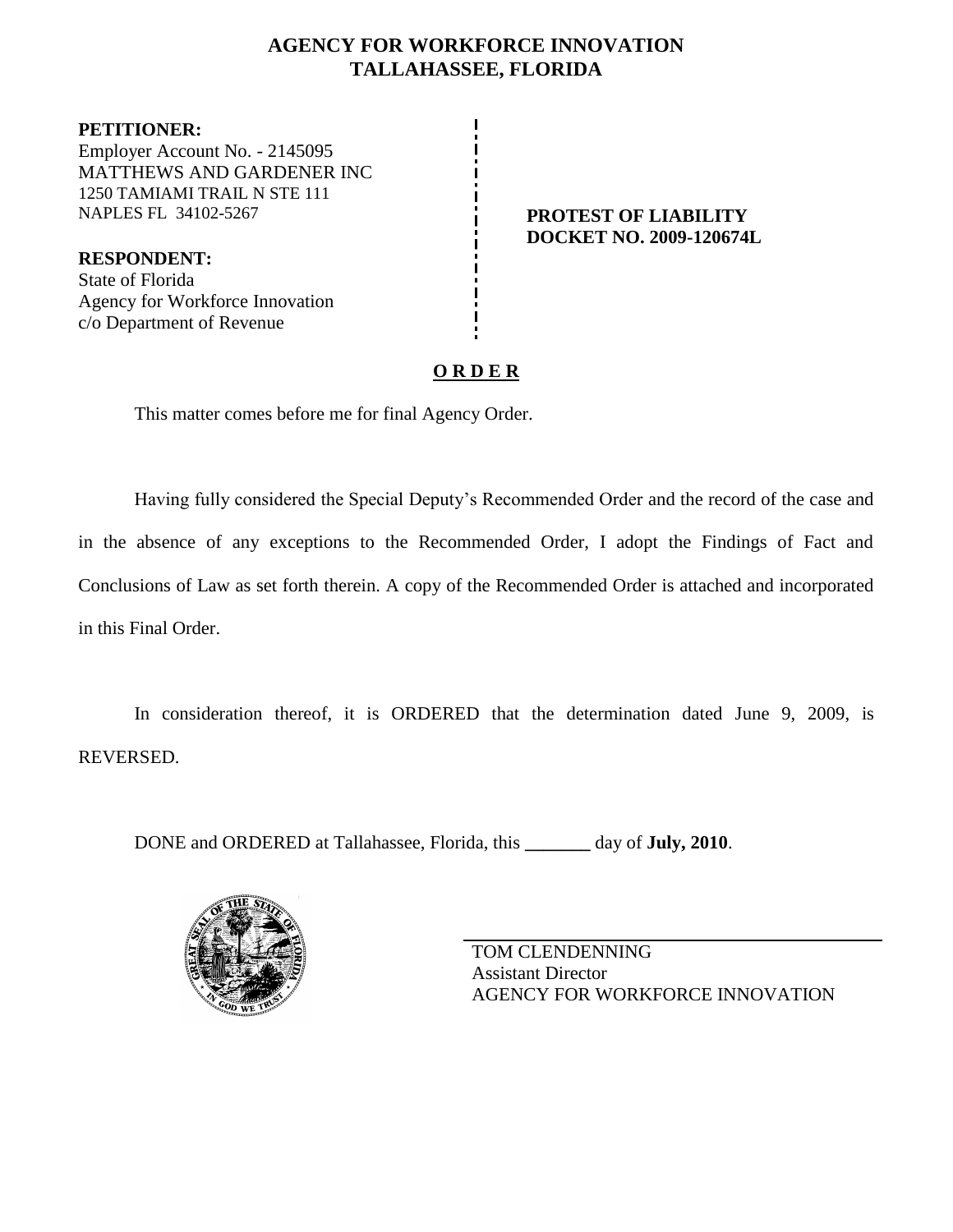## **AGENCY FOR WORKFORCE INNOVATION Unemployment Compensation Appeals**

MSC 346 Caldwell Building 107 East Madison Street Tallahassee FL 32399-4143

## **PETITIONER:**

Employer Account No. - 2145095 MATTHEWS AND GARDNER INC FRED GARDNER 1250 TAMIAMI TRAIL N STE 111 NAPLES FL 34102-5267

#### **PROTEST OF LIABILITY DOCKET NO. 2009-120674L**

## **RESPONDENT:**

State of Florida Agency for Workforce Innovation c/o Department of Revenue

# **RECOMMENDED ORDER OF SPECIAL DEPUTY**

TO: Director, Unemployment Compensation Services Agency for Workforce Innovation

This matter comes before the undersigned Special Deputy pursuant to the Petitioner's protest of the Respondent's determination dated June 9, 2009.

After due notice to the parties, a telephone hearing was held on December 22, 2009. An owner and an accountant appeared and provided testimony for the Petitioner. A tax specialist appeared on behalf of the Respondent. The Joined Party did not appear.

The record of the case, including the recording of the hearing and any exhibits submitted in evidence, is herewith transmitted. Proposed Findings of Fact and Conclusions of Law were received from the Petitioner January 6, 2010. The Referee considered the Proposed Findings of Fact and, where they are supported by the record, incorporated them into the Recommended Order.

## **Issue:**

Whether services performed for the Petitioner by the Joined Party and other individuals as catering helpers constitute insured employment pursuant to Sections 443.036(19), 443.036(21); 443.1216, Florida Statutes, and if so, the effective date of the liability.

Whether the Petitioner filed a timely protest pursuant to Sections 443.131(3)(i); 443.141(2); 443.1312(2), Florida Statutes; Rule 60BB-2.035, Florida Administrative Code.

**Jurisdictional Issue:** Whether the Petitioner filed a timely protest pursuant to §443.131(3)(i); 443.1312(2); 443.141(2); Florida Statutes; Rule 60BB-2.035, Florida Administrative Code. The record shows that the Notice of Determination issued by the Respondent, Florida Department of Revenue was dated June 9, 2009. The record reflects that the Petitioner mailed a letter of protest on June 22, 2009. No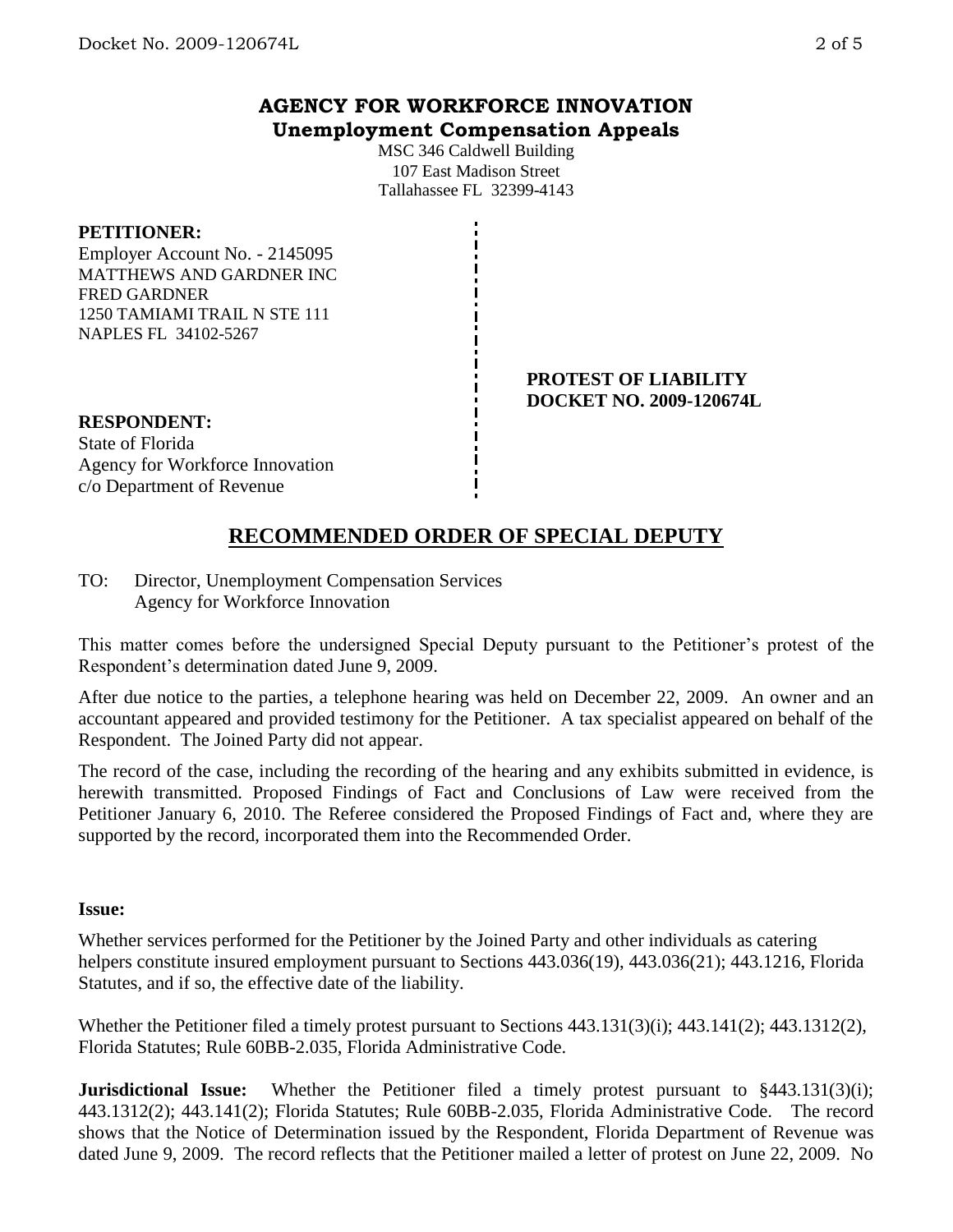evidence was presented to indicate a lack of timeliness on the part of the Petitioner. Therefore, the Petitioner's protest is timely.

## **Findings of Fact:**

- 1. The Petitioner is a subchapter S corporation incorporated in 1998 for the purpose of food preparation. The Petitioner prepared food for pick-up and delivery, as well as providing some catering services.
- 2. The Joined Party contacted the Petitioner for work after being referred to the Petitioner by one of the Petitioner's workers. The Joined Party was placed on a call list for bartenders and servers for catered events. The Joined Party performed services for the Petitioner from 2007 through December 18, 2009.
- 3. The Petitioner presented the Joined Party with a standardized *Independent Contractor Agreement* at the time of hire. The written agreement stipulated that the Joined Party was responsible for providing her own supplies, paying her own taxes, and not disclosing information about the Petitioner or clients. The written agreement indicated that the Joined Party was not an employee of the Petitioner.
- 4. The Petitioner would contact the Joined Party when a job became available. The Petitioner would inform the Joined Party of the date, expected hours, and pay for a given assignment. The Joined Party was paid by the job. The Joined Party would accept or reject the offer of work at her discretion. Other than refusing to take the job, there was no negotiation as to the rate of pay for the work. The Joined Party would then be informed of the address and name of the client for the job in question.
- 5. The Petitioner would send food to the worksite. The Joined Party was expected to report to the worksite at the specified time, wearing the uniform required by the Petitioner. The required uniform consisted of a white tuxedo shirt, black pants, and black shoes. The Joined Party was responsible for providing her own uniform. The required uniform was considered the industry standard. The client supervised the set up and catering at the worksite, the Petitioner did not have any work site managers or supervisors.
- 6. The Joined Party was paid \$14,842.64 in 2008 by the Petitioner.
- 7. The Joined Party was allowed to subcontract a replacement.
- 8. Either party was able to end the relationship without liability.

#### **Conclusions of Law:**

- 9. The issue in this case, whether services performed for the Petitioner constitute employment subject to the Florida Unemployment Compensation Law, is governed by Chapter 443, Florida Statutes. Section 443.1216(1)(a)2., Florida Statutes, provides that employment subject to the chapter includes service performed by individuals under the usual common law rules applicable in determining an employer-employee relationship.
- 10. The Supreme Court of the United States held that the term "usual common law rules" is to be used in a generic sense to mean the "standards developed by the courts through the years of adjudication." United States v. W.M. Webb, Inc., 397 U.S. 179 (1970).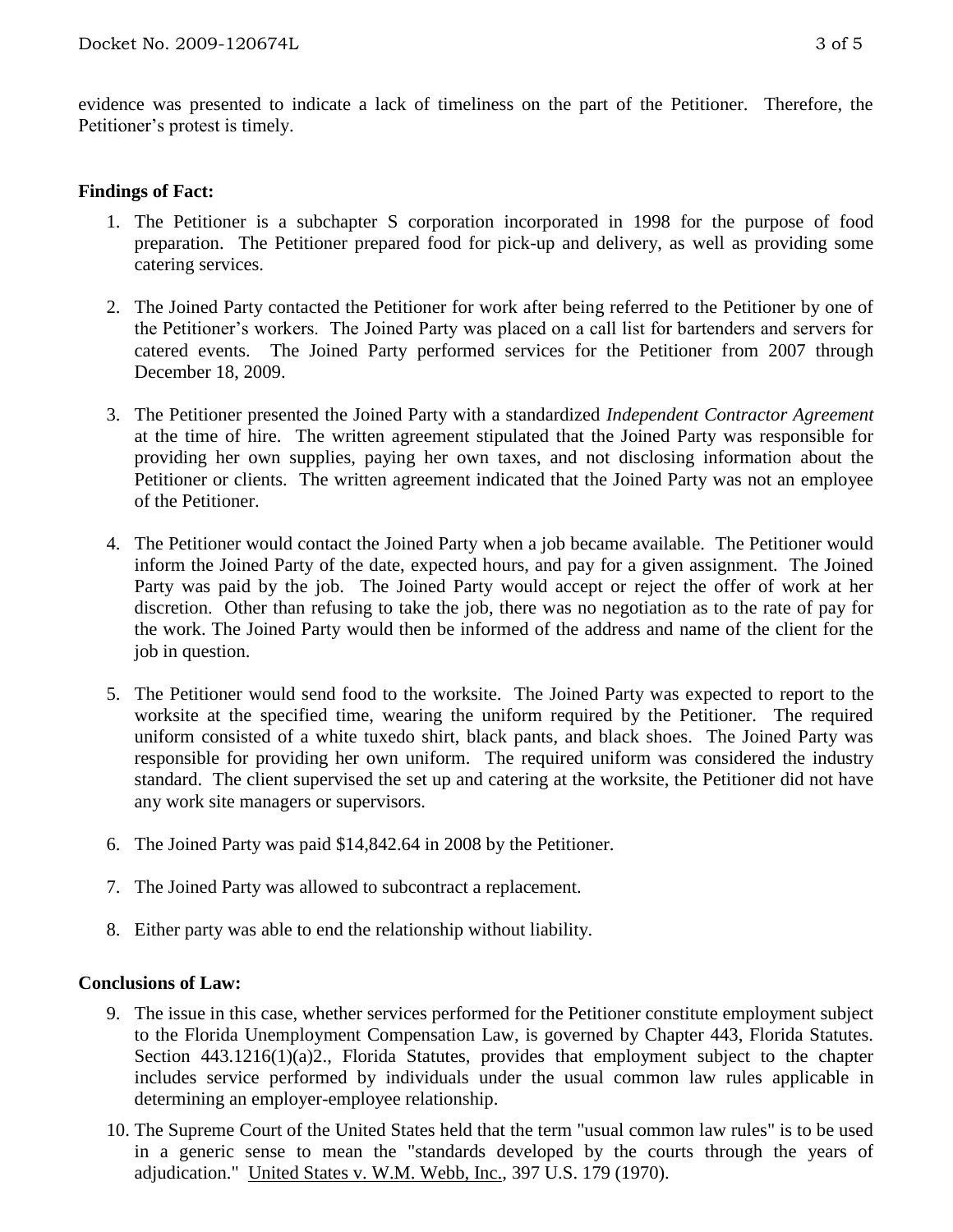- 11. The Supreme Court of Florida adopted and approved the tests in 1 Restatement of Law, Agency 2d Section 220 (1958), for use to determine if an employment relationship exists. See Cantor v. Cochran, 184 So.2d 173 (Fla. 1966); Miami Herald Publishing Co. v. Kendall, 88 So.2d 276 (Fla. 1956); Magarian v. Southern Fruit Distributors, 1 So.2d 858 (Fla. 1941); see also Kane Furniture Corp. v. R. Miranda, 506 So.2d 1061 (Fla. 2d DCA 1987).
- 12. Restatement of Law is a publication, prepared under the auspices of the American Law Institute, which explains the meaning of the law with regard to various court rulings. The Restatement sets forth a nonexclusive list of factors that are to be considered when judging whether a relationship is an employment relationship or an independent contractor relationship.

1 Restatement of Law, Agency 2d Section 220 (1958) provides:

- (1) A servant is a person employed to perform services for another and who, in the performance of the services, is subject to the other's control or right of control.
- (2) The following matters of fact, among others, are to be considered:
	- (a) the extent of control which, by the agreement, the business may exercise over the details of the work;
	- (b) whether or not the one employed is engaged in a distinct occupation or business;
	- (c) the kind of occupation, with reference to whether, in the locality, the work is usually done under the direction of the employer or by a specialist without supervision;
	- (d) the skill required in the particular occupation;
	- (e) whether the employer or the worker supplies the instrumentalities, tools, and the place of work for the person doing the work;
	- (f) the length of time for which the person is employed;
	- $(g)$  the method of payment, whether by the time or by the job;
	- (h) whether or not the work is a part of the regular business of the employer;
	- (i) whether or not the parties believe they are creating the relation of master and servant;
	- (j) whether the principal is or is not in business.
- 13. Comments in the Restatement explain that the word "servant" does not exclusively connote manual labor, and the word "employee" has largely replaced "servant" in statutes dealing with various aspects of the working relationship between two parties. In Department of Health and Rehabilitative Services v. Department of Labor & Employment Security, 472 So.2d 1284 (Fla. 1<sup>st</sup>) DCA 1985) the court confirmed that the factors listed in the Restatement are the proper factors to be considered in determining whether an employer-employee relationship exists. However, in citing La Grande v. B&L Services, Inc.,  $432$  So.2d  $1364$ ,  $1366$  (Fla. 1<sup>st</sup> DCA 1983), the court acknowledged that the question of whether a person is properly classified an employee or an independent contractor often cannot be answered by reference to "hard and fast" rules, but rather must be addressed on a case-by-case basis.
- 14. The evidence revealed in this case reveals that the Petitioner did not control the manner of work performed by the Joined Party. The Petitioner indicated to the Joined Party when and where work was available, but did not insist that the Joined Party attend any particular event. Once the Joined Party arrived at a worksite, the Joined Party was expected to conduct herself as a knowledgeable professional and was not supervised by the Petitioner.
- 15. The Petitioner and the Joined Party had a written agreement. The agreement stipulated that the Joined Party's services were those of an independent contractor. While an agreement is not dispositive of the issue at hand, it does reflect the intentions of the parties at the start of the working relationship.